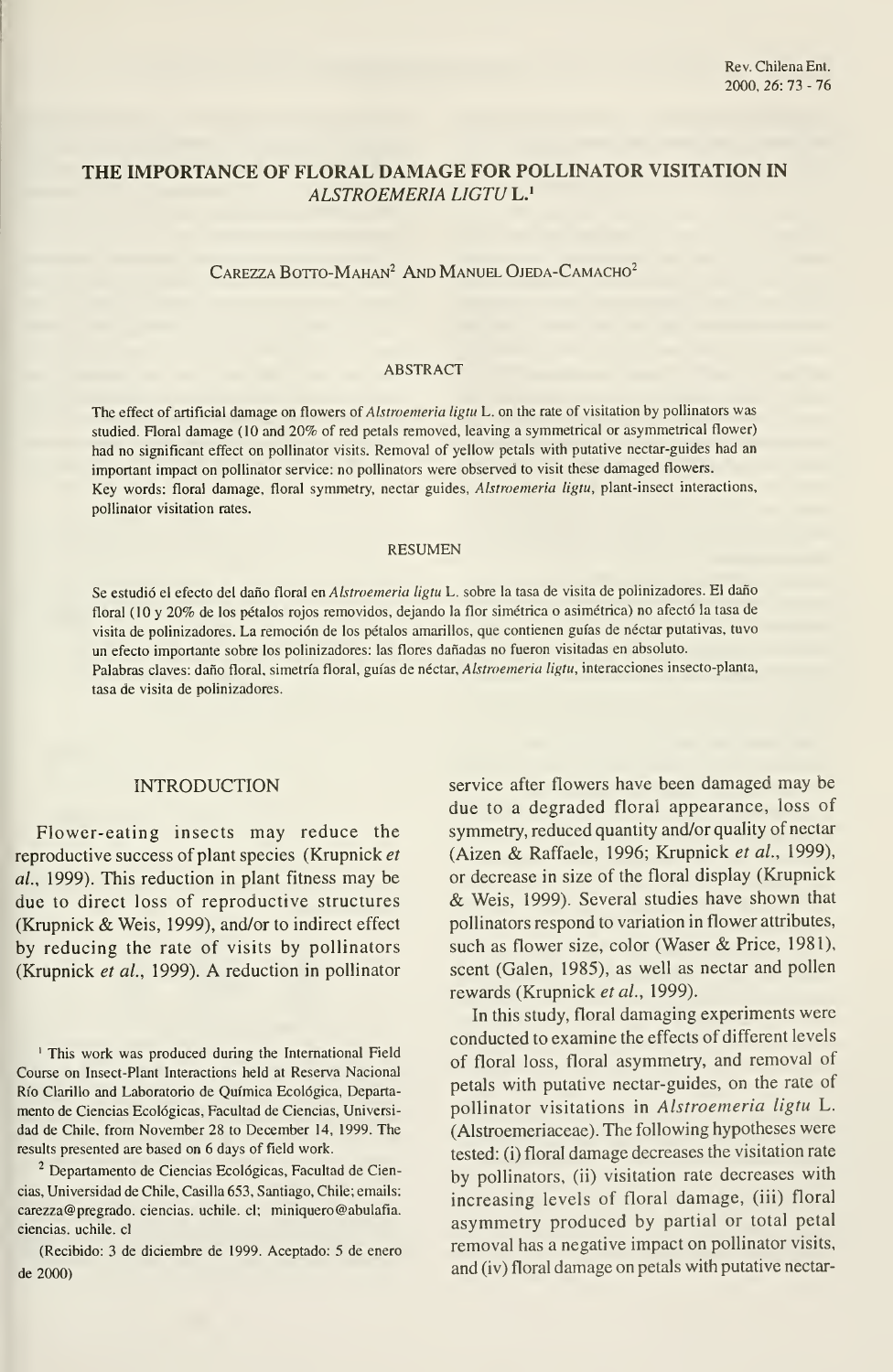guides has a larger impact on pollinator service than the same type of damage on other petals.

## MATERIALS AND METHODS

Alstroemeria ligtu is a perennial herb native to Chile. In the Río Clarillo National Reserve (33° 51'S, 70° 29'W, 45 km southeast of Santiago, Chile), this herb grows mainly associated to road sides or undemeath sclerophyllous vegetation. Flowering shoots are 25-60 cm height, and flowers are zygomorphic and arranged in umbels of 3 to 15 raddii with 1 to 4 flowers each. Flowers of this species present four red petals (two lateral, one top, one bottom; Figure 1) and two distinctive yellow petals streaked with brownish lines, probably nectar guides. The area of each of the four red petals correspond to roughly 20% of the total floral área. The remaining 20% is shared between the two yellowish petáis.

Eight study sites with large patches of A. ligtu flowers with similar biotic and abiotic characteristics were choosen. All flowers in the inflorescences studied were at the same reproductive stage. In addition to the focal flower (treated or control), a total of four neighboring flowers were kept in each inflorescence.

One-hundred-and-eighty focal flowers were randomly marked and observed. They randomly received one out of six treatments, each one with 30 replicates. Treatment <sup>1</sup> (TI) and treatment 2 (T2) were included to assess the importance of floral asymmetry (TI had asymmetrical damage, and T2 symmetrical damage), both treatments presenting 10% of total floral damage in the lateral petals. Treatment 3 (T3) and treatment 4 (T4) were designed to assess the effect of floral asymmetry (T3 had symmetrical damage, and T4 asymmetrical damage), and to evaluate the importance of different levels of damage in the lateral petals when comparing them with T2 and T1, respectively (T3 and T4 had 20% total floral damage). Damage to flowers in treatments TI to T4 involved the red la teral petals. Treatment 5 (T5) involved the complete removal of the two yellow petals with putative nectar-guides. The control treatment consisted of an undamaged focal flower.

Pollinator activity on each focal flower was observed during 30 minutes. Visitor species and its contact time with the focal flower were recorded. To determine pollen export of  $A$ . *ligtu* by the visiting insects, four species of potential pollinators were collected and examined for pollen grains under a microscope. These pollen samples were compared with A. ligtu pollen grains isolated from anthers of freshly collected flowers.

The importance of floral symmetry and floral damage was evaluated with <sup>a</sup> two-way ANOVA with floral damage (two levels, 10% and 20%) and floral symmetry (two levels) as factors. The response variable studied was the rate of pollinator visits. For the analysis, the response variable was normalized using square root transformation. The effect of yellow petal removal (T5) on rate of visits by pollinators was independently compared to the control and T3 using the Wilcoxon rank-sum test.



Figure 1. Schematic disposition of petals in a flower of Alstroemeria ligtu.

### RESULTS

Four potential pollinators were included in this study: one morphospecies from the family Nemestrinidae (NEM), Lasia corvina (Acroceridae) (LA), and two morphospecies from the superfamily Apoidea (APO 1 and APO 2) (Daly et al., 1978; Peña, 1998; Richards & Davies, 1983; Sáiz et al., 1989), all of which were shown to carry pollen of Alstroemeria ligtu.

A total of <sup>54</sup> out of <sup>1</sup> <sup>80</sup> flowers observed (treated and control) were visited at least once by these pollinators. A total of 81 visits were made by the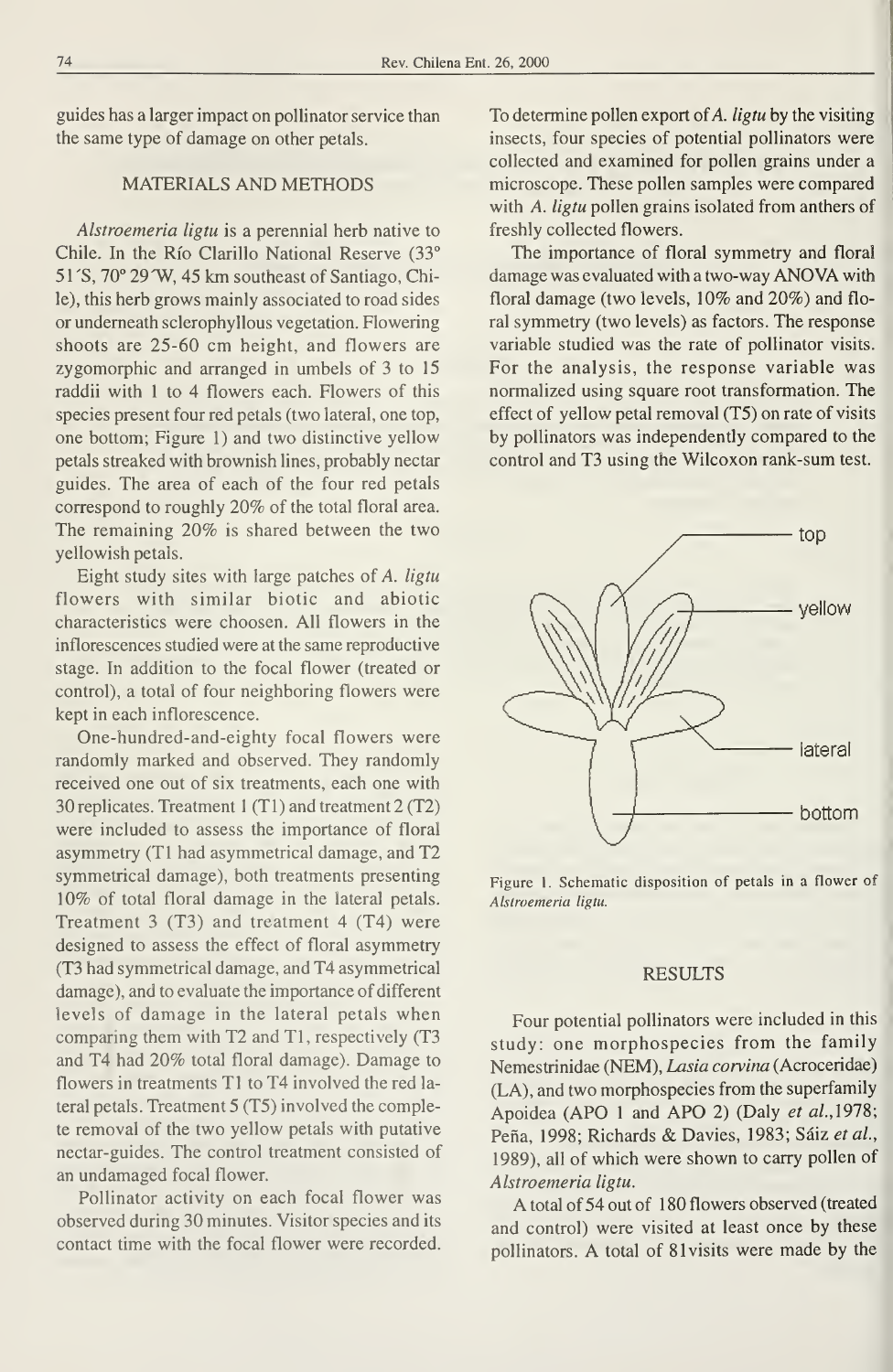potential pollinators included in the analysis. APO <sup>1</sup> , APO 2, and NEM were the morphospecies most frequently observed (35, 29, and 16 visits, respectively). LA was observed only once. The ave rage time spent by these potential pollinators in contact with focal flowers differed. Nemestrinidae showed the longest mean visit time  $(10.25 s)$ . APO <sup>1</sup> ,APO 2, and LA spent less than half of the time in contact with the focal flower when compared to NEM (4.61 s, 2.19 s, and 2.19 s, respectively).

Rate of visits for each treatment with their stan dard deviations are shown in Fig. 2. A two-way ANOVA showed no effect of levels of floral damage (F1), floral asymmetry (F2) nor interactive effects between these two factors (F3), on the rate of visits by pollinators (F1 = 0.592,  $P > 0.1$ ; F2 = 0.985,  $P > 0$  $0.1$ ; F3 = 0.415, P > 0.1).

Total removal of petals with nectar-guides (T5) had a statistically significant effect on the rate of visitation by pollinators when compared to control flowers (Wilcoxon test:  $z = -3.8121$ ,  $P = 0.0001$ ). In addition, the average numbers of pollinator visits in flowers belonging to T5 and T3 showed statistically significant differences (Wilcoxon test:  $Z = 2.7726, P < 0.01$ 

## DISCUSSION



Figure 2. Effect of treatments (see Materials and Methods for detailed descriptions) on the rate of visits by pollinators. C corresponds to control flowers. Flowers with T5 were not visited at all.

Removal of yellow petals (T5) had an important effect on the rate of visitation by pollinators. The number of visits to flowers lacking the two yellow

petáis was zero. At least two hypotheses can explain these findings. Firstly, the two yellow petals have several brownish lines which might play a role in floral species recognition by potential pollinators. Flowers without these two petals become completely red-coloured, possibly acquiring the appearance of a different flower species. This new floral display might not be included in the search image pollinators have according to their instinctive foraging behavior and/or learning foraging experience. Secondly, the brownish lines might also be important as nectar-guides, highlighting the form and architecture of the flower as the visitor approaches (Proctor et al., 1996). Hence, flowers lacking these two yellow petals could be of no interest to insects because the lack of an easy and direct way to nectar.

Different levels of floral damage and floral asymmetry on the red lateral petals had no significant effect on the rate of pollinator visits. Krupnick et al. (1999) reported that pollinators visited damaged flowers of Isomeris arborea at a lower rate than undamaged ones. These two systems may differ in relevant flower traits such as quantity and quality of nectar, and/or in the intrinsic behavior of associated pollinators.

Floral damage affecting distinctive flower petals, such as petals with nectar guides, reduces pollinator service and would indirectly reduce reproductive success in plants. Further work is needed to assess the importance of other petals for pollinator service. In addition, different levels of floral damage and asymmetry on distinctive petals might show an effect on visiting rates by potential pollinators.

### ACKNOWLEDGEMENTS

We gratefully acknowledge the financial support of MISTRA/IFS for our participation in the course, and the help and advice received from staff at CONAF.

### LITERATURECITED

- AIZEN, M. A. & RAFFAELE, E. 1996. Nectar production and pollination in Alstroemeria aurea: responses to level and pattem of flowering shoot defoliation. Oikos 76: 312-322.
- DALY, H. V., DOYEN, J. T. & EHRLICH, P. R. 1978. Introduction to insect biology and diversity. International Student Edition. McGraw-Hill Kogakusha, Ltd., New York.
- Galen, C. 1985. Regulation of seed-set in Polemonium viscosum: floral scents, pollination, and resources. Ecology 66: 792-797,